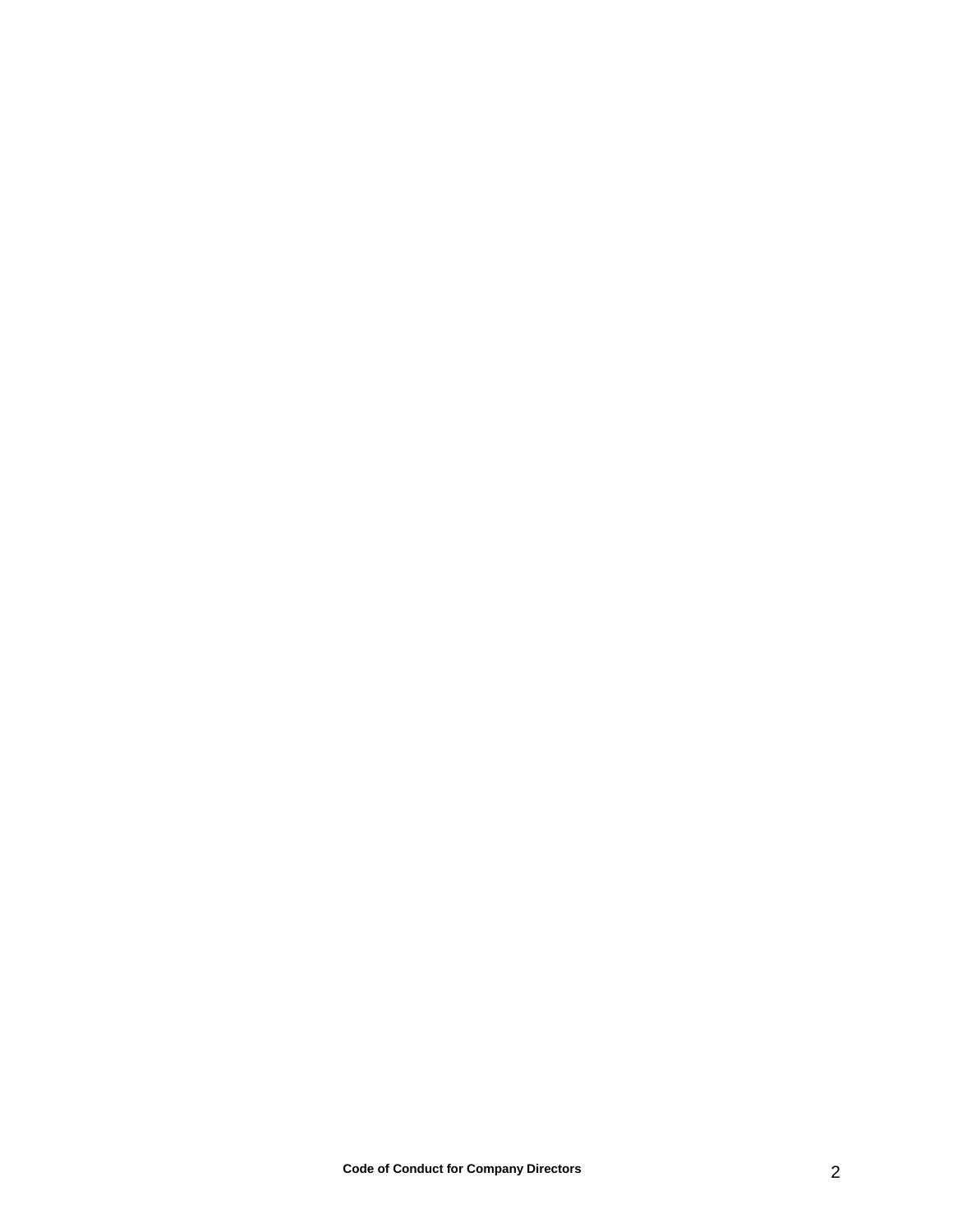## **1. Purpose**

The purpose of this Code of Practice is to provide guidance to Youth Work Ireland Company Directors on issues related to the subject of acceptable standards of conduct. This Code of Conduct is intended to set basic rules of conduct for Board Members in order to maintain and build public confidence in the integrity, objectivity and transparency of the Board of Directors and to allow Board Members to exercise their mandate and carry out their duties with confidence, independence and objectivity for the better fulfillment of Youth Work Ireland's mission.

This Code applies to all members of the Board of Directors of Youth Work Ireland and to all members of committees established by the Board of Directors, whether or not the members of such committees are Directors (hereinafter referred to as "Member" or "Members").

#### **2. Code of Conduct**

# *During Term of Office*

- 2.1 Members are accountable to exercise the powers and discharge the duties of their office diligently, honestly, in good faith and in the best interests of the organisation rather than in the interests of any other person, entity or constituency.
- 2.2 Members will be ethical and responsible. Members will treat other Members, young people, volunteers and staff with respect and will deal fairly/ethically on matters relating to their role as a Board Member and representative of the organisation.
- 2.3 Members will respectfully work with other Members in a spirit of harmony and cooperation, giving Members courteous consideration of their opinions. Members will be guarded in their comments and avoid attacks on other people's reputations.
- 2.4 Members will represent loyalty to the interests of Youth Work Ireland. This accountability supersedes any loyalty such as that to advocacy or interest groups and membership on other Boards or staffs.
- 2.5 Members will avoid conflicts of interest and conflicts of loyalty with respect to their fiduciary responsibility to the 0rganization. Directors will be required to declare openly such conflicts at board meetings and absence themselves while such agenda items are being discussed.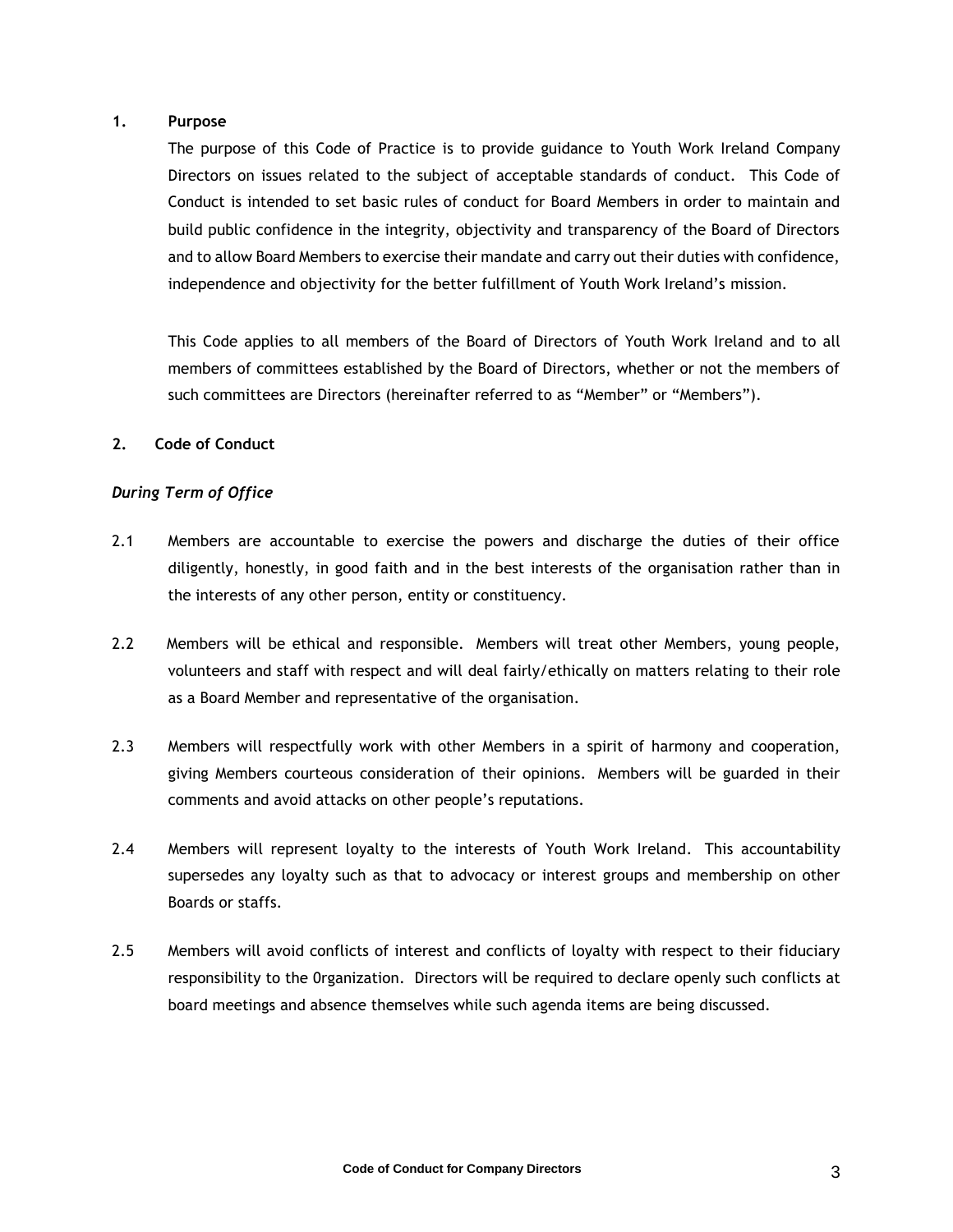2.5.1 A "conflict of interest" exists where there is a potential or actual divergence between the personal interests of a Member and that Member's obligation to uphold the interests and mission of the organisation. In a conflict of interest situation, an impartial observer might reasonably question whether actions or decisions taken by the Member on behalf of the organisation are influenced by consideration of personal interests.

In this context, "personal interests" mean the personal, private or financial interests of a Member or a closely associated person or related business. A "closely associated person" means a person related to the Member or a person which whom a Member has an intimate personal relationship.

Conflict of interest situations may take many forms. Examples include, but are not limited to, cases in which a Member:

- is party to a decision on the part of the organisation to enter into a contract that may affect a family member's financial interests or those of a related business;
- participates in an organisation recommendation or decision that affects the employment of a partner, spouse or other family member;
- is an employee of the organisation and such a Member's promotion, terms of employment, or termination of employment are being discussed;
- uses the organisation resources for private business purposes;
- uses information acquired in the course of organisation activities, which is not in the public domain, to advance their personal or financial interests or those of a related business.
- 2.5.2 There will be no self-dealing or conducting of private business or personal services between any Board Member and the organisation except as procedurally controlled to assure openness, competitive opportunity and equal access to "inside" information.
- 2.5.3 A Member will not assist any person or any organisation in its dealings with YWI when such intervention may result in real or apparent preferential treatment to that person or organisation by YWI.
- 2.5.4 When the Board is to decide upon an issue, about which a member has a conflict of interest, that Member will absent herself or himself without comment from not only the vote, but also from the deliberation. Such Member may, if determined by the Board, be asked to withdraw from the meeting during the discussion or voting of any motion relating thereto.
- 2.5.5 Members will disclose conflicts of interest to the Chair, annually, and as they arise.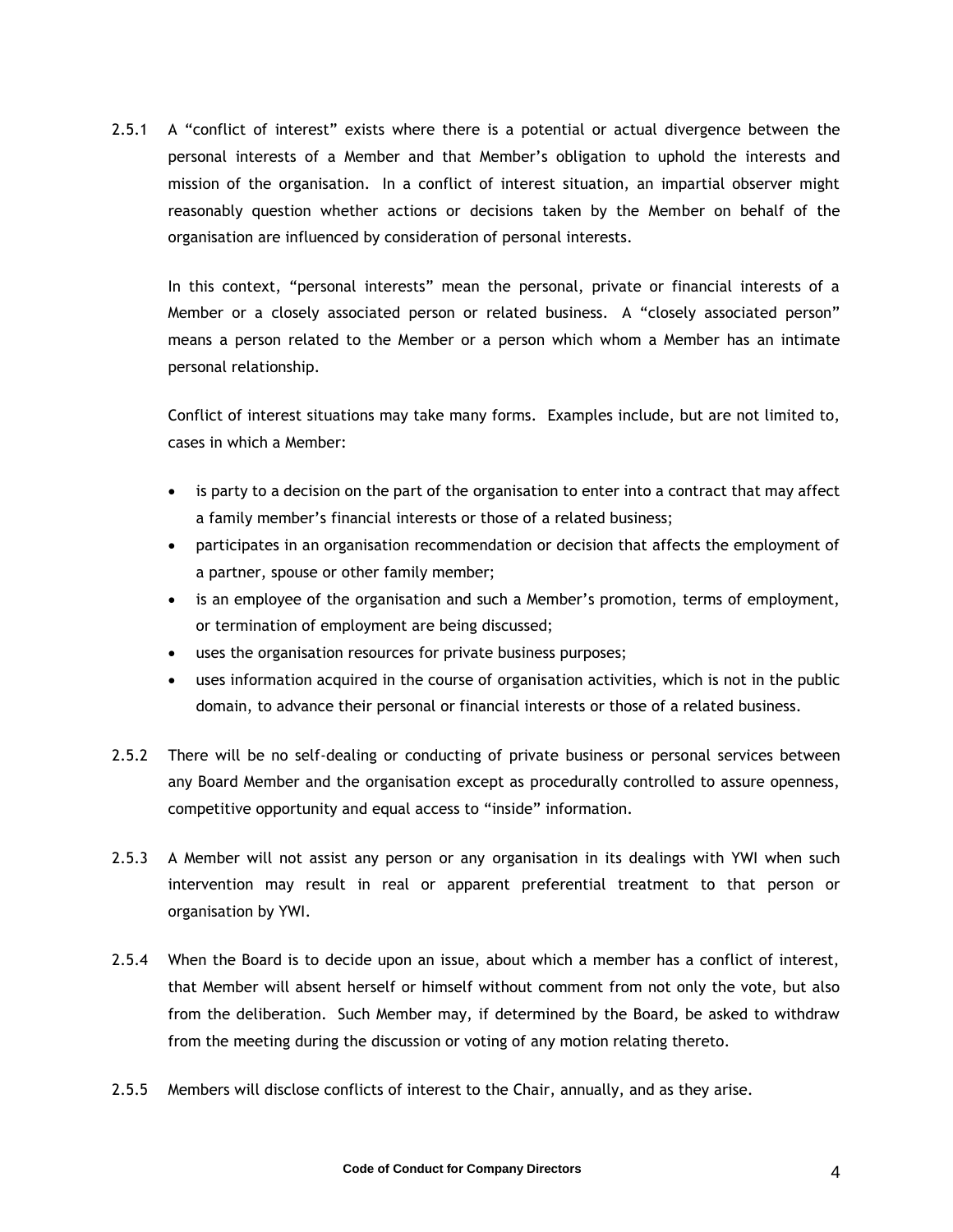- 2.5.6 If a Member is uncertain about whether a conflict of interest exists, he/she will consult the Chair of the Board for clarification.
- 2.6 Members will not communicate any matter designated as confidential to others, and will abide by the confidentiality of such confidential information in perpetuity.
- 2.7 Members will carry out their duties in such a way as to maintain confidence in the administration of the organisation. Members will not attempt to exercise individual authority over any Board or organisation business, except as explicitly set forth in Board policies or otherwise determined by the Board.
- 2.7.1 Members' interaction with the CEO and staff will recognize that an individual Member or group of Members does not have authority.
- 2.7.2 Members' interaction with the public, press or other similar entities will recognize that they do not speak on behalf of the Board unless specifically requested to do so by the President and CEO.
- 2.7.3 Members will make no formal or public evaluations of the President, Chair, CEO or staff outside the official process.
- 2.7.4 Members will refer employees to use of appropriate reporting lines within National Office and/or policies and procedures to bring their concerns to the Board.
- 2.7.5 Members will refer parties to use of appropriate organisation policies and procedures to obtain information, address concerns, resolve issues or disputes and or to bring their concerns to the Board.
- 2.8 Members will attend meetings on a regular and punctual basis and be well prepared for each meeting and for the discussion of all agenda items.
- 2.9. Board Members (upon their appointment), will supply the organization with an up-to-date photo and a brief bio for publication on the company website.

# *After Leaving Office*

2.9 Members will act in such a manner so as not to make use of any information obtained in their capacity as a Member that is not generally available to the public, in order to derive a benefit or advantage for themselves or that of any family member.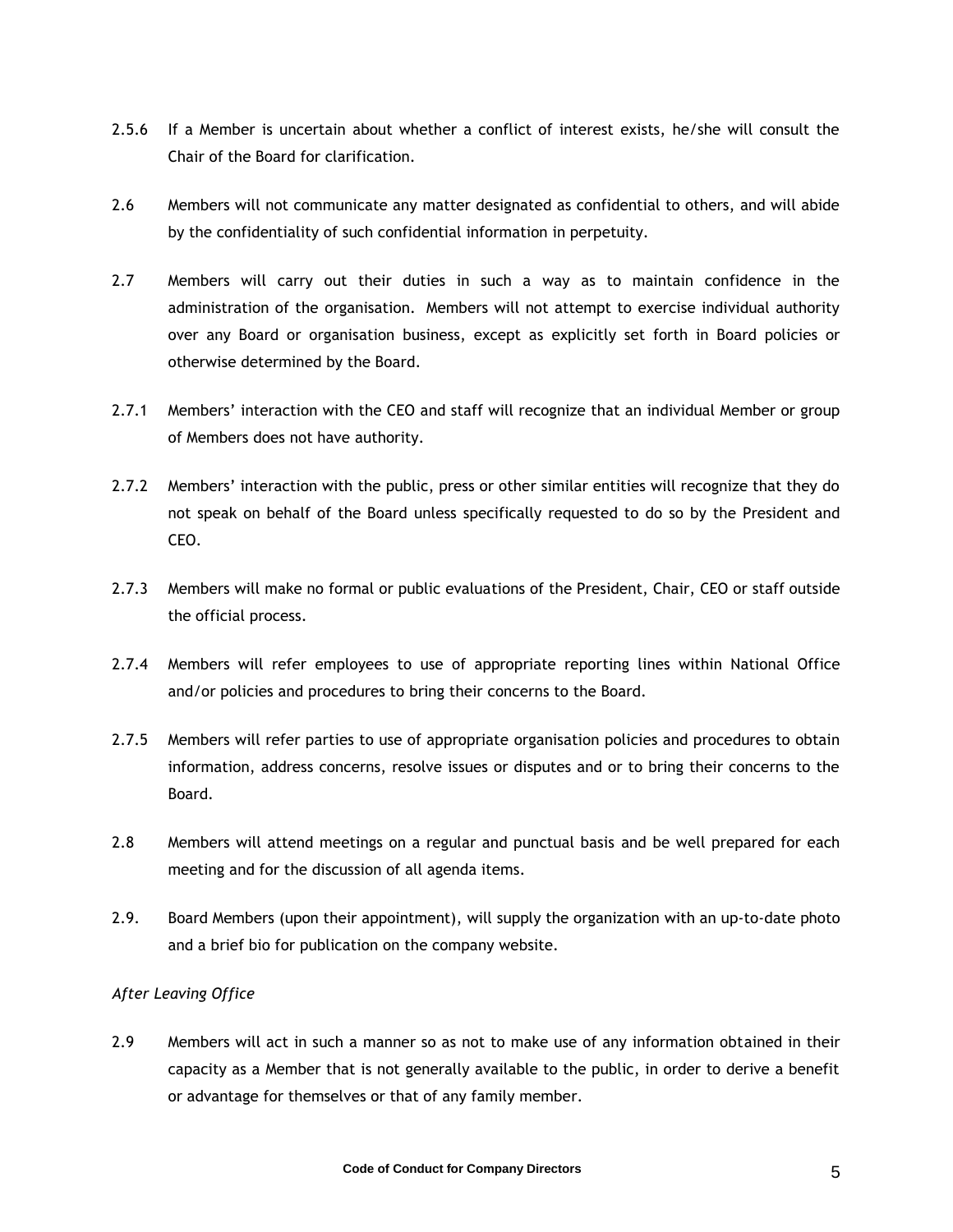2.10 Members will respect the confidentiality of information received in the performance of their duties, as well as the confidentiality of the in camera deliberations of the Board.

## **3. Gifts and entertainment**

In regard to acceptance of favors, gifts and entertainment, Members should exercise tact and judgment to avoid the appearance of improper influence on the performance of their official duties. The ordinary courtesies of business and diplomacy may be accepted, but substantial and unusual gifts, favors and entertainment, as well as loans and other services of significant monetary value, should not be accepted.

#### **4. Overall Governance**

Company Directors are required to fulfill the roles and responsibilities of the offices they hold and are responsible for the overall governance and strategic direction of Youth Work Ireland based on the prudent use of human, financial, intellectual and capital resources. Company Directors are required to:

- 4.1. Bring forward policies for adoption by the AGM and consequently, to uphold and implement policies adopted by the Member Youth Services, while ensuring to monitor the effective implementation of these policies.
- 4.2. Keep Member Youth Services informed of emerging issues and decisions reached by the Board, through regular communications including the circulation of Board Minutes, Annual Report, the AGM and appropriate networking.

# **5. Collective Decisions**

5.1. Decisions of the Board and how such decisions are reached will be treated as private and confidential to the Board and Management (where appropriate), while the collective nature of such decisions will be upheld by all Directors in all circumstances.

# **6. Health and Safety / Child Protection**

- 6.1. All Directors will adhere to the requirements of Company Law and other legal obligations (e.g. Health and Safety, Charities Legislation etc.) arising from current or proposed legislation such as the Equal Status Act 2002 and the Children's Act 2001 among others.
- 6.2. All Directors of Youth Work Ireland are required to undergo Garda Vetting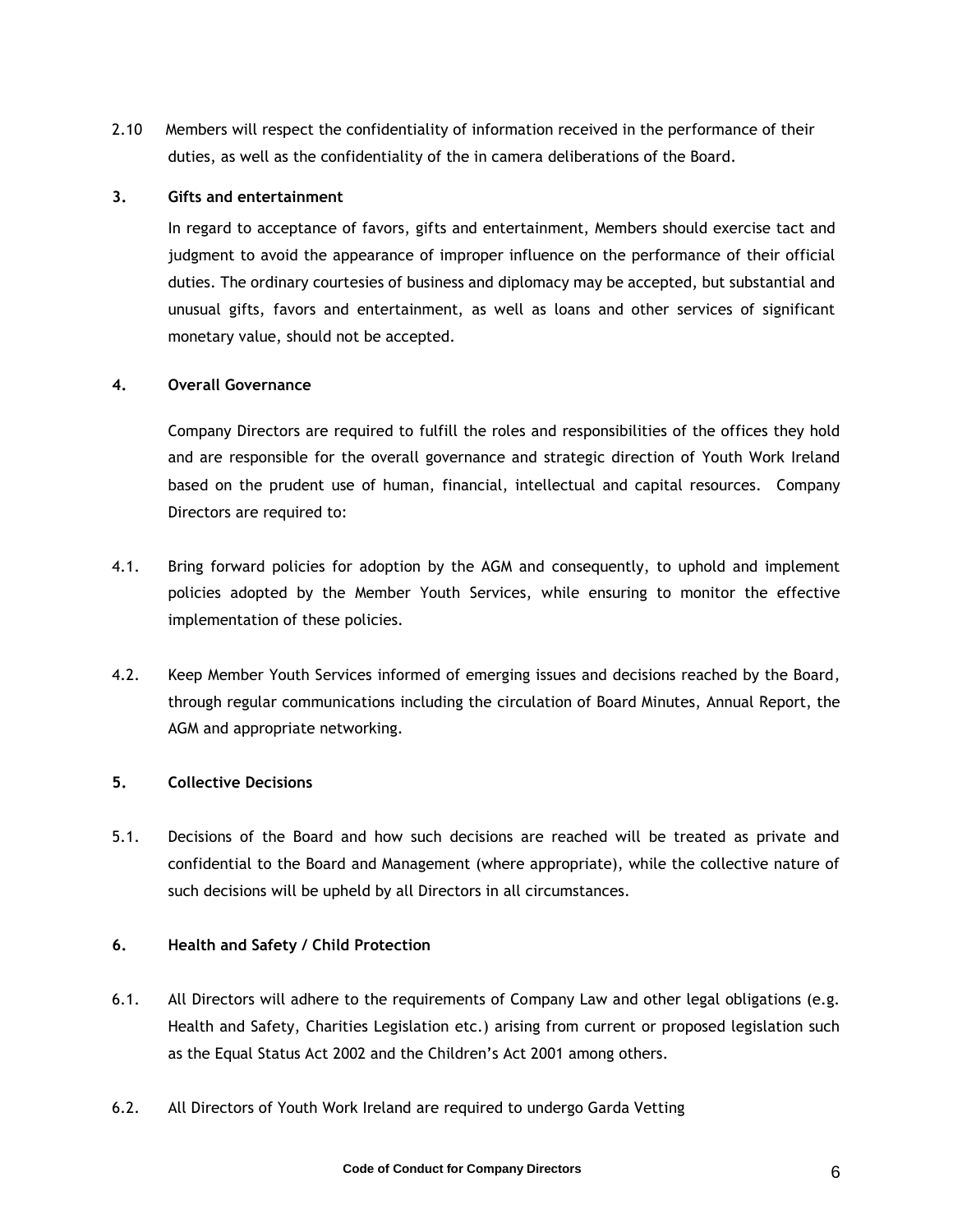6.3. All Company Directors are required to be familiar with and implement in full Children First child protection policies.

## **7. Travel and Subsistence**

- 7.1. Directors should where possible and practical use public transport to attend Youth Work Ireland Functions. In situations where this is not possible or practical, Directors may use their private vehicle. Upon receipt of a completed Expenses Claim Form the currently agreed mileage rate for the company will be paid. Expenses Claims Forms will only be honored by the company when the Register of Attendance at Meetings verifies the Directors attendance at the meeting(s). Director's expenses will be paid for attendance at scheduled board meetings and sub-groups. Expenses incurred for attendances at other *ad hoc* meetings, events, etc., will require the prior approval of the President, Chair or CEO.
- 7.2. Normally a snack or meal will be provided at Board and Sup-group meetings especially in cases where meeting exceed two hours duration.

#### **8. Board Effectiveness**

- 8.1. Directors commit to reviewing on an annual basis the Board effectiveness with respect to the board's primary purpose and the implementation of its work-plan in any given year.
- 8.2. The renewal of Board Membership and Officers' roles will be managed proactively by the current Directors on behalf of the Member Youth Services so as to ensure collective ownership of the Youth Work Ireland and the effective pursuit of Youth Work Ireland's strategic priorities, policies and practices.
- 8.2. Company Directors will engage in a risk assessment process once a year and ensure that strategies are in place to mitigate against strategic, operational, financial and reputational risk to the organisation.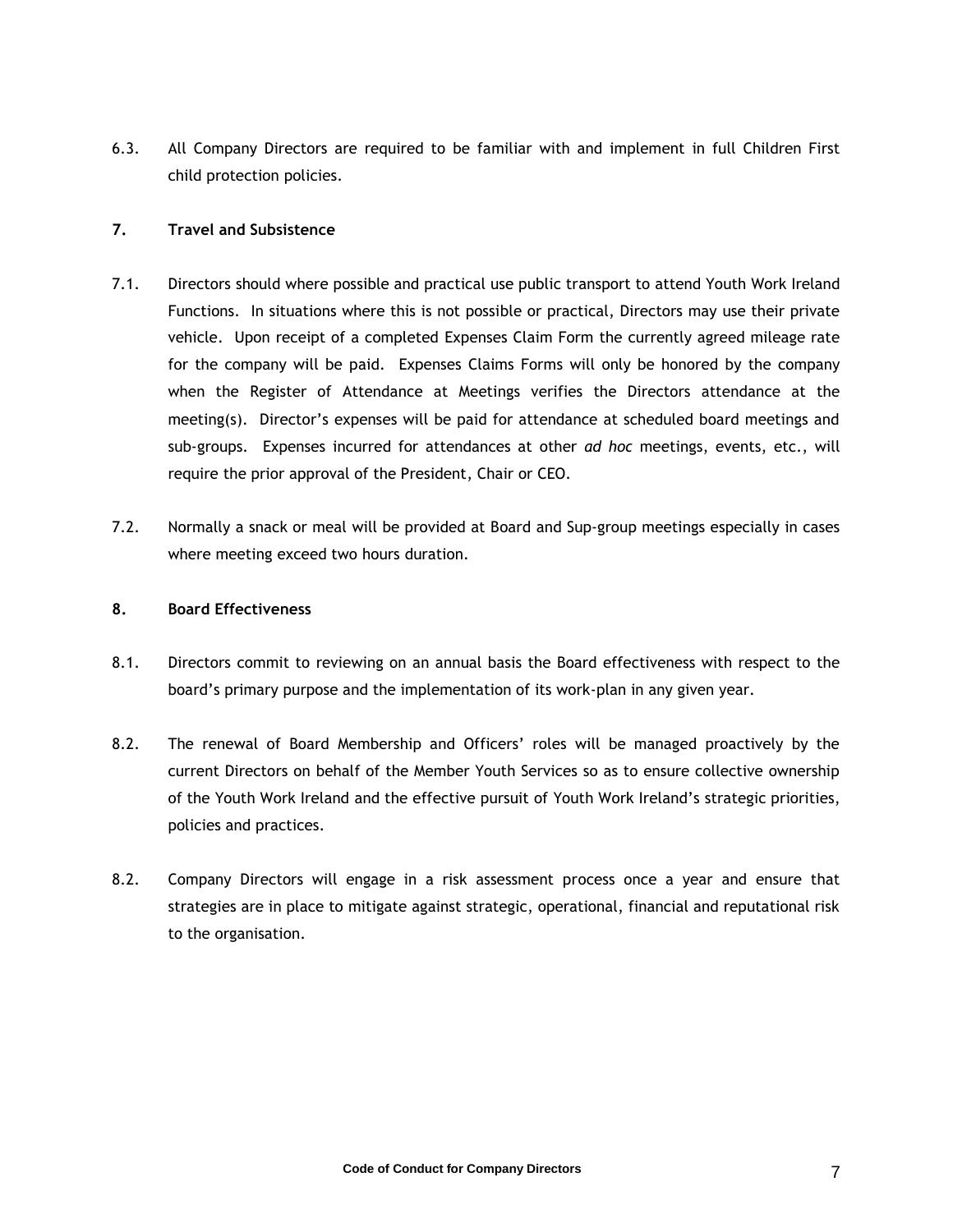## **9. Youth Work Ireland Events**

#### 9.1. *Use of alcohol*

In principle the resources of Youth Work Ireland should not be used for the purchases of alcohol save for special occasions and at the explicit discretion of the President and CEO.

- 9.2. While attending Youth Work Ireland Events Directors are required to be mindful of the reputation to the Company and to conduct themselves in an appropriate manor. The use of alcohol must be moderate. The use of illicit drugs is unacceptable. Engagement with colleagues, other professionals, volunteers, guest, venue staff etc., must at all times be respectful and appropriate. The taking of alcohol or illicit drugs is unacceptable at events at which young people under the age of eighteen are in attendance.
- 9.3. It is the norm that Director's attend Youth Work Ireland Functions in their capacity as Directors of the Company and therefore unaccompanied by friends, partners, children or relatives. If for any reason Company Directors wish to be accompanied to Youth Work Ireland Events, prior permission must be sought from the President and should only be given in exceptional circumstances. In such circumstances all cost involved will be covered by the Director himself or herself.

# 10**. Failure to Comply with the Code of Conduct**

10.1 Where a Member has failed to comply with the Code of Conduct, the Chair of the Board of Directors shall have the power to issue a warning, to suspend the said Member for a period of time, or, in serious cases, to refer the matter to the Board for consideration of action. In serious cases membership of the Board can be terminated by resolution of the Board carried by two-thirds of the Members present. Before such resolution may be considered, the Member must be given fifteen days written notice of the proposed resolution delivered to the address of the Member as it appears in the records of the Board.